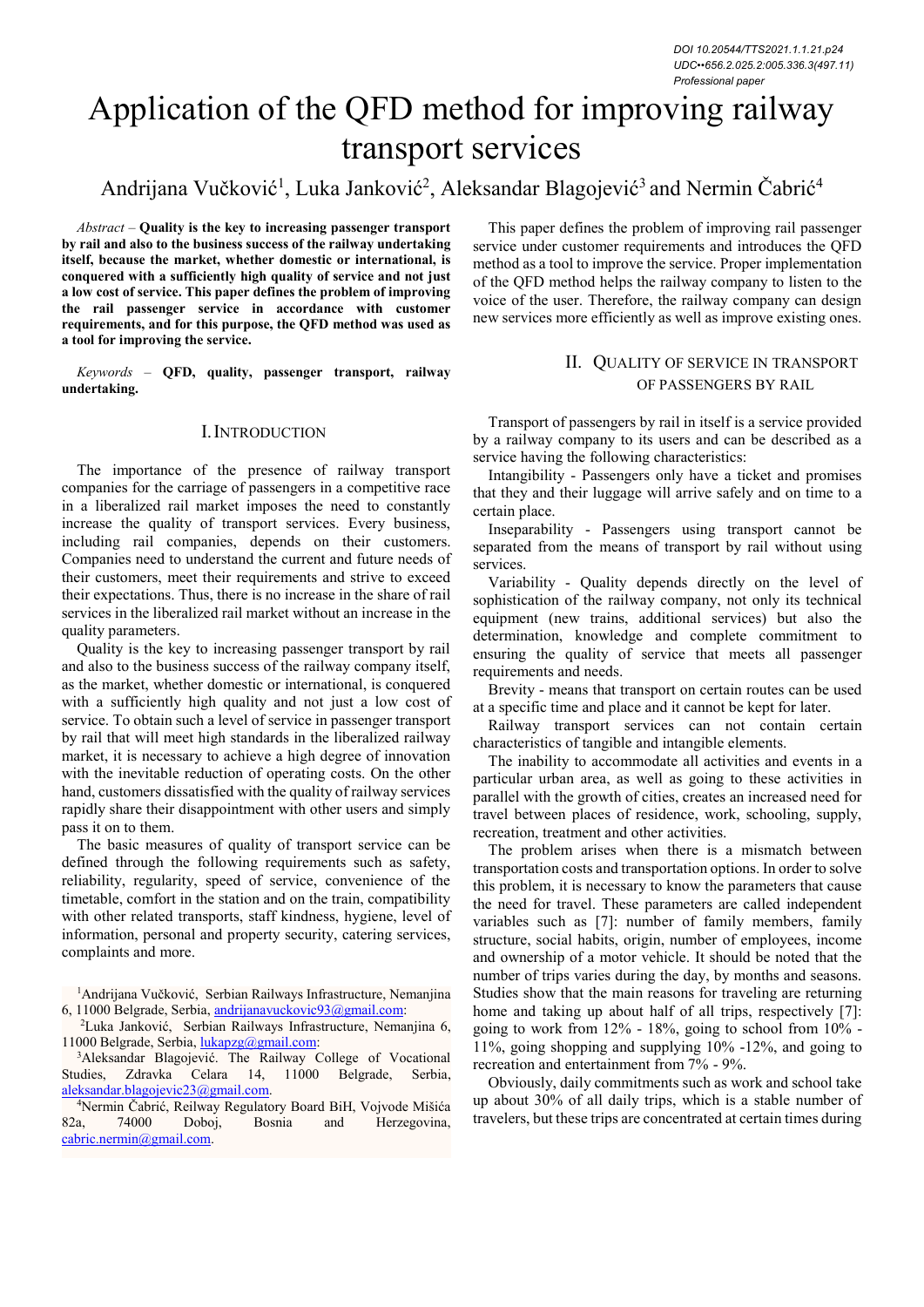the day, which impedes the organization of traffic. The most important travel parameters are [7]:

Reason for travel  $-$  it has been found that there is a relationship between travel mode and reason. Travel related to work is mostly public, while private travel is about individual transport.

The length of the trip is correlated with the choice of means of transport, such as: Short trips - non-motorized and sometimes a car; Medium-distance travel - public transport; Long distance travel - depends on the length, comfort and cost of alternative modes. Passenger parameters are related to the socio-economic characteristics of families: number of members, age, income, ownership of the vehicle, etc.

The parameters of the transport system are: time and cost of travel, and accessibility index.

According to the motive, travel can be: official, for the purpose of education, supply and sale, for health reasons, weekends and tourist trips, excursions and holidays. Based on the purpose of the journey, it is necessary to assess the needs of the passengers and the ability of the railway to fulfill the requirements and wishes, that is, to provide trains for use by the passengers through the organization of passenger traffic.

Which means of transport will passengers choose in today's market economy depends on the action of several competition factors. The factors that influence the choice of means of transport and thus the greater competitiveness are: transportation costs, speed of transport, comfort of travel and accuracy of traffic.

Transport costs in terms of competition in transport play a key role in deciding when the other terms offered are approximately equal.

Transport speed is a very important parameter of service quality. Railways invest a lot in their capacities (technical, technological and human) in order to increase the speed of transport. Facts show that on certain routes in Europe, trains run at speeds greater than 300 km/h. This led to the renaissance of the railway. Studies show that rail is faster than air at speeds of 200 km/h on distances up to 500 km, and for speeds of 300 km/h on distances up to 1000 km.

Travel comfort is very important for travelers of a higher standard, especially for official and business trips. When choosing means of transport, the passenger chooses one that offers more comfort at about the same price. Passenger comfort is ensured by the proper composition of the train, the equipment and tidiness of the railway car, the staff of the train and the large range of services.

Travel safety is a basic determinant of users in the process of choosing transport means. In terms of the number of passengers transported and the number of injured and killed passengers, rail can be considered as the safest carrier.

Regularity of traffic is one of the reasons for the reorientation of passengers to other modes of transport, and above all to the railway and this factor often plays a crucial role in the choice of means of transport.

The concept of quality is very complex and is basically a measure of meeting the needs of individuals and society as a whole. According to many authors, the qualitative indicators of railway traffic can be used to analyze the level of quality of services in rail transport and are calculated through:

- capacity capacity can be viewed from two aspects: vehicle capacity and infrastructure,
- speed this feature of traffic is a direct indicator of the quality of services. According to many studies, speed is always in the first three indicators of the quality of transport services for the user,
- reliability system reliability makes the complex rail system one of the most reliable modes of transport (with air traffic),
- comfort many travelers equate comfort with quality, which is not enough to determine quality,
- safety the quality of services depends on safety and the need for safety meets the current needs after food, water, air (the second level in the Maslow needs hierarchy),
- efficiency system efficiency is related to many factors such as: modern technical means, good organizational structure, good control, good infrastructure and adequately educated human resources to improve the rail passenger transport system. When all these factors come together, system efficiency is inevitable, and thus costeffective.

In the context of this division, according to Cicak and Veskovic, the quality of services in rail passenger traffic can be seen from the following indicators:

- Transportation time (total travel time) or travel speed,
- Reliability in maintaining the timetable (regularity and accuracy),
- Frequency of departures (number of trains per route),
- Transport safety and security (level of security systems introduced, number of emergencies in relation to transported passengers ...),
- Comfort in trains and stations (places in trains, waiting rooms ...),
- Availability of stations and stops (public transport to the station, connectivity to roads, accessibility to the center of populated place ...),
- Coordination with other types of traffic (connection with other types of traffic, but also with the same type of traffic on different routes),
- Staff attitude to passengers (diligence, cheerfulness, confidence ...),
- Assortment of additional services in stations and trains (food and drink, internet ...) and
- Information about what travelers might be interested in (information before the trip, while traveling ...).

The above indicators were used for the survey of the customer's voice and the development of the QFD model.

All service companies should offer consistent, high quality service in relation to the competition. In line with manufacturing companies, a number of service companies have joined the revolutionary application of TQM (Total Quality Management), and this is especially related to the passenger transport companies. Many service companies have come to the conclusion that excellent quality gives differentiated superior value that leads to competitive advantage and profit. It is true that providing quality service results in high costs, but the investment is usually worthwhile because higher customer satisfaction leads to customer retention and increased passenger transportation.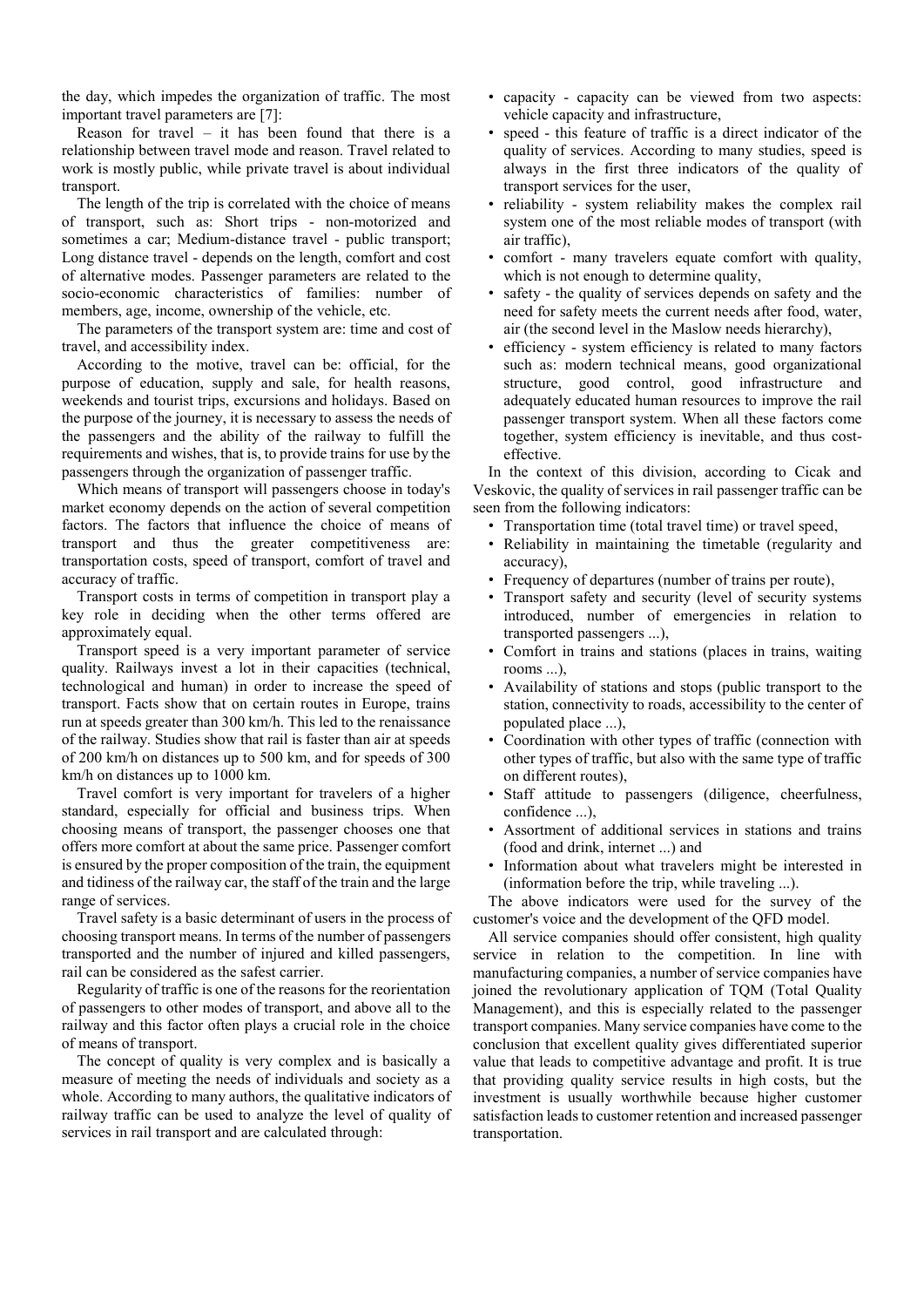#### III. QFD METHOD

The QFD (Quality Function Deployment) method is based on the concept of "Measure for process improvement", aiming to introduce a continuous organizational improvement. The QFD method is based on the requirements of transport service users and, as such, is used to improve the processes that provide the transport service. This systematic approach represents a necessary communication tool for understanding and meeting the needs and expectations of users, by correlating the voice of the customer with the capabilities of the service.

The purpose of this method is to identify correlations, i.e. critical processes and activities, and to introduce corrective measures to improve them. By using this method, the railway company evaluates its work and, based on the findings, improves its operations. Also, this method allows the company to compare its operation over the time as well as with other companies.

QFD method is mainly described through four stages, which are implemented within four so-called 'houses of quality' (Figure 1). 'Houses of quality' represent matrices formed in a way that they have the same basic look in every stage (Masing 1988). 'House of quality' consists of six major steps (Chan, Wu 1998; Wuet al. 2005; Wu 2006; Shieh, Wu 2009): customer requirements (WHATs), planning matrix, technical measures (HOWs), relationship matrix between WHATs and HOWs, technical correlation matrix and technical matrix. At the entrance to the 'house of quality', in the left column, there is always a question: 'What is required?' and at the exit, there is always the answer: 'How to comply with requests?' QFD presents system service planning process, which starts with the Stage I where users' wishes, needs and expectations are defined based on the research results.

Afterwards, within Stage II, critical service components, which require more detailed research are defined. Stage III comprises defining of production process critical parameters i.e. service providing, and finally, in Stage IV, service quality control processes, i.e. instructions and measures to be taken for implementation of the process itself with certainty, are defined. Users' attitudes are the basis for defining the most important service features, which have the biggest effect on the level of quality of service offered to users. Therefore, for further research analysis, the most critical part of the process is Stage I. Results of this stage represent key users' requests and their importance as well as key service features essential for required quality production. This lead to users' satisfaction and market advantages achievement.

The procedure of Stage I within defining research methodology was implemented through the completion of the first 'house of quality' (Figure 1).



Figure 1. Stages of QFD method (method implementation on service)

# IV. APPLICATION OF THE QFD METHOD IN TRANSPORT OF PASSENGERS BY RAIL

Railway companies that use market analysis generally apply several research methods which often do not require the involvement of experienced or trained researchers but are conducted by full-time employees through pre-structured questionnaires, books of complaints and compliments, etc. They also conduct measurements of fixed-term passenger flow for analyzes according to different operational needs. Very often, surveys are conducted during the planning of a timetable that considers the desired departure and arrival times for passenger trains.

To investigate the quality of service in the transportation of passengers by rail for the purposes of this work, a survey of users of the railway service Serbia Train was conducted. Data were collected through a questionnaire. The aim of the questionnaire was to collect user views, i.e. their expectations that the rail service should meet. The group of 185 subjects were interviewed (46% students, 6% pupils, 27% employed, 13% unemployed and 8% others). The group consisted of 68% male and 32% female subjects.

There are several software for QFD method. Quality Function Deployment Versao 1.1 – Free, was used in this work. Figure 2 shows the layout of the software used [9].



Figure 2. Layout of the QFD software package used in this work

The user requirements were quantified respectively from 1 to 10, where they were assigned absolute and relative ratings, i.e. significance. Significance was obtained by grading from 1 to 5, where 1 means less and 5 means greater significance. Through this process, a number of significant factors were formed. The assessment of the interdependence of all combinations of user requirements is indicated by:  $(\Delta) \rightarrow$  small dependency  $\rightarrow$  (1), (O)  $\rightarrow$  medium dependency  $\rightarrow$  (3) and (O)  $\rightarrow$  large dependency  $\rightarrow$  (9). The coefficient of significance of the qualities from the point of view of satisfaction of the user demands, i.e. the correlation is shown by the labels:  $(++) \rightarrow$ very positive correlation,  $(+) \rightarrow$  positive correlation,  $(-) \rightarrow$ negative correlation,  $(-) \rightarrow \text{very negative correlation},$  and, if there is no correlation, an empty field was left. Only technical characteristics can have measurable goals. Unmeasurable quality elements were discarded.

In the last step, data were entered for some of the direct competitors to rail passenger transport, after which the significance of service quality was assessed in relation to customer demands, on a scale from 1 to 5, with demand rated 1 having less and 5 higher significance. Using the QFD 1.1 program, entering the "WHAT" requirement begins the